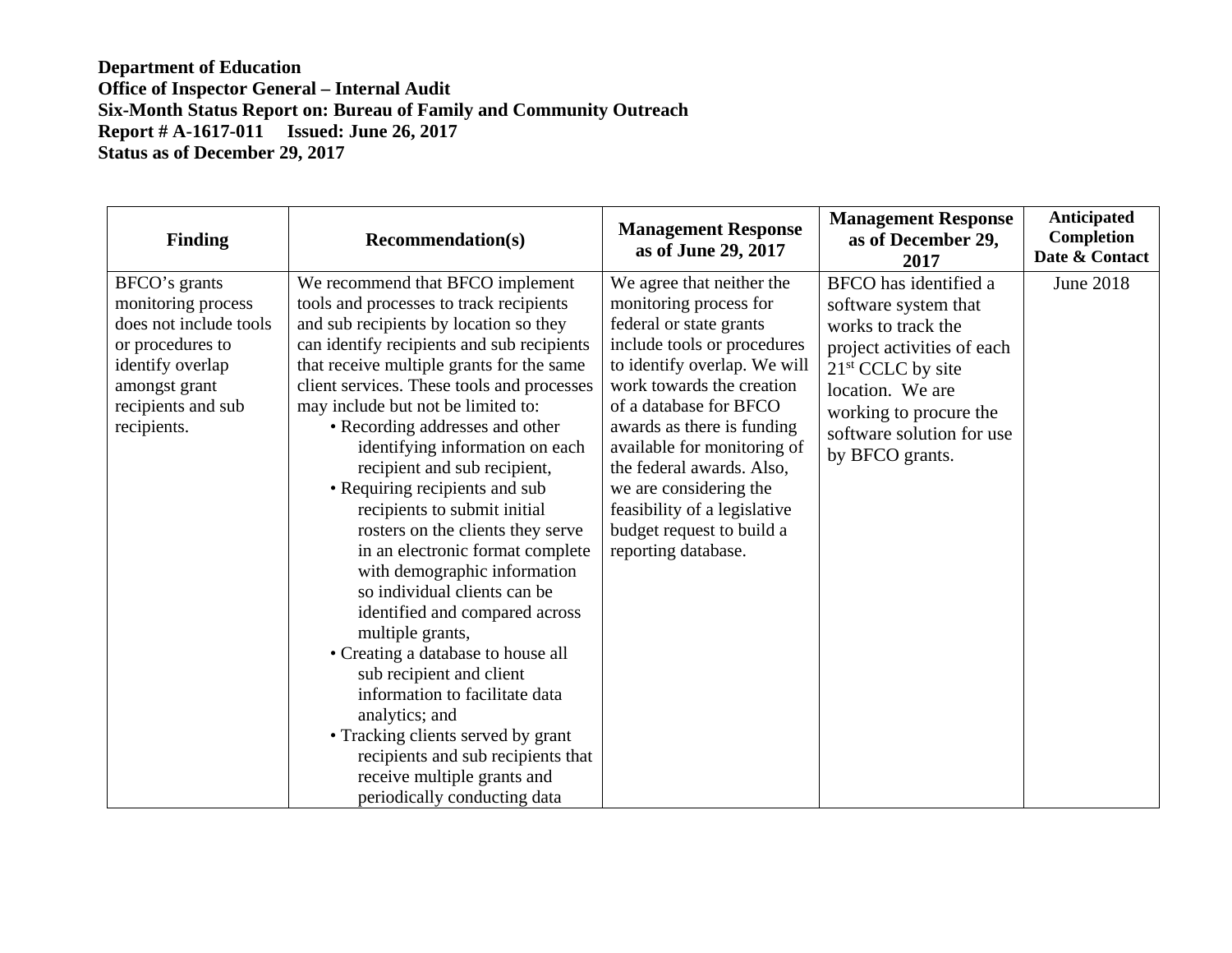| <b>Finding</b>                                                                                                     | <b>Recommendation(s)</b>                                                                                                                                                                                                                                                                                                                                                                                                                                                                                                                                                                                                               | <b>Management Response</b><br>as of June 29, 2017                                                                                                                                                                                                                                                                                                                                                                                                                                                                                              | <b>Management Response</b><br>as of December 29,<br>2017                                                                                                                                                                                                                                                                                                                                                                                                                     | <b>Anticipated</b><br><b>Completion</b><br>Date & Contact |
|--------------------------------------------------------------------------------------------------------------------|----------------------------------------------------------------------------------------------------------------------------------------------------------------------------------------------------------------------------------------------------------------------------------------------------------------------------------------------------------------------------------------------------------------------------------------------------------------------------------------------------------------------------------------------------------------------------------------------------------------------------------------|------------------------------------------------------------------------------------------------------------------------------------------------------------------------------------------------------------------------------------------------------------------------------------------------------------------------------------------------------------------------------------------------------------------------------------------------------------------------------------------------------------------------------------------------|------------------------------------------------------------------------------------------------------------------------------------------------------------------------------------------------------------------------------------------------------------------------------------------------------------------------------------------------------------------------------------------------------------------------------------------------------------------------------|-----------------------------------------------------------|
|                                                                                                                    | analyses to determine whether<br>grant recipients and sub<br>recipients are paying for the<br>same client services through<br>multiple grants.                                                                                                                                                                                                                                                                                                                                                                                                                                                                                         |                                                                                                                                                                                                                                                                                                                                                                                                                                                                                                                                                |                                                                                                                                                                                                                                                                                                                                                                                                                                                                              |                                                           |
| Grant recipients and<br>sub recipients served<br>the same clients with<br>multiple grants for the<br>same service. | We recommend that BFCO periodically<br>conduct data analyses to determine<br>whether the same grant recipient is<br>serving grant clients through multiple<br>grants. We recommend that BFCO<br>conduct structured, on-site monitoring to<br>Boys and Girls Clubs that receive both<br>$21^{\circ}$ CCLC grants and state grant<br>allocations from the Florida Alliance of<br>Boys and Girls Clubs to ensure<br>compliance with grant terms and ensure<br>attendance reporting anomalies are<br>corrected. We additionally recommend<br>BFCO revise the Florida Alliance<br>contract language to ensure consistent<br>scopes of work. | We have added an element<br>to the $21^{\circ}$ CCLC risk<br>assessment to determine if<br>programs have other<br>funding. If agencies have<br>other funding sources, this<br>increases their score on the<br>newly developed risk<br>assessment. The new risk<br>assessment will be<br>conducted in August of<br>2017. Additionally, we will<br>review the general risk<br>assessment document<br>submitted by all recipients<br>of federal funds as part of<br>the approval process (DOE<br>610 or 620). Subsequently,<br>desktop and onsite | We completed the risk<br>assessment table for the<br>2017-2018 21 <sup>st</sup> CCLC<br>programs. This table<br>includes a risk score for<br>programs that have<br>additional funding from<br>the Bureau of Family<br>and Community<br>Outreach. If a program<br>has one or more<br>additional grants, its<br>overall risk score is<br>increased. This risk<br>assessment will be used<br>in determining which<br>programs should be<br>prioritized for<br>monitoring. After | June 2018                                                 |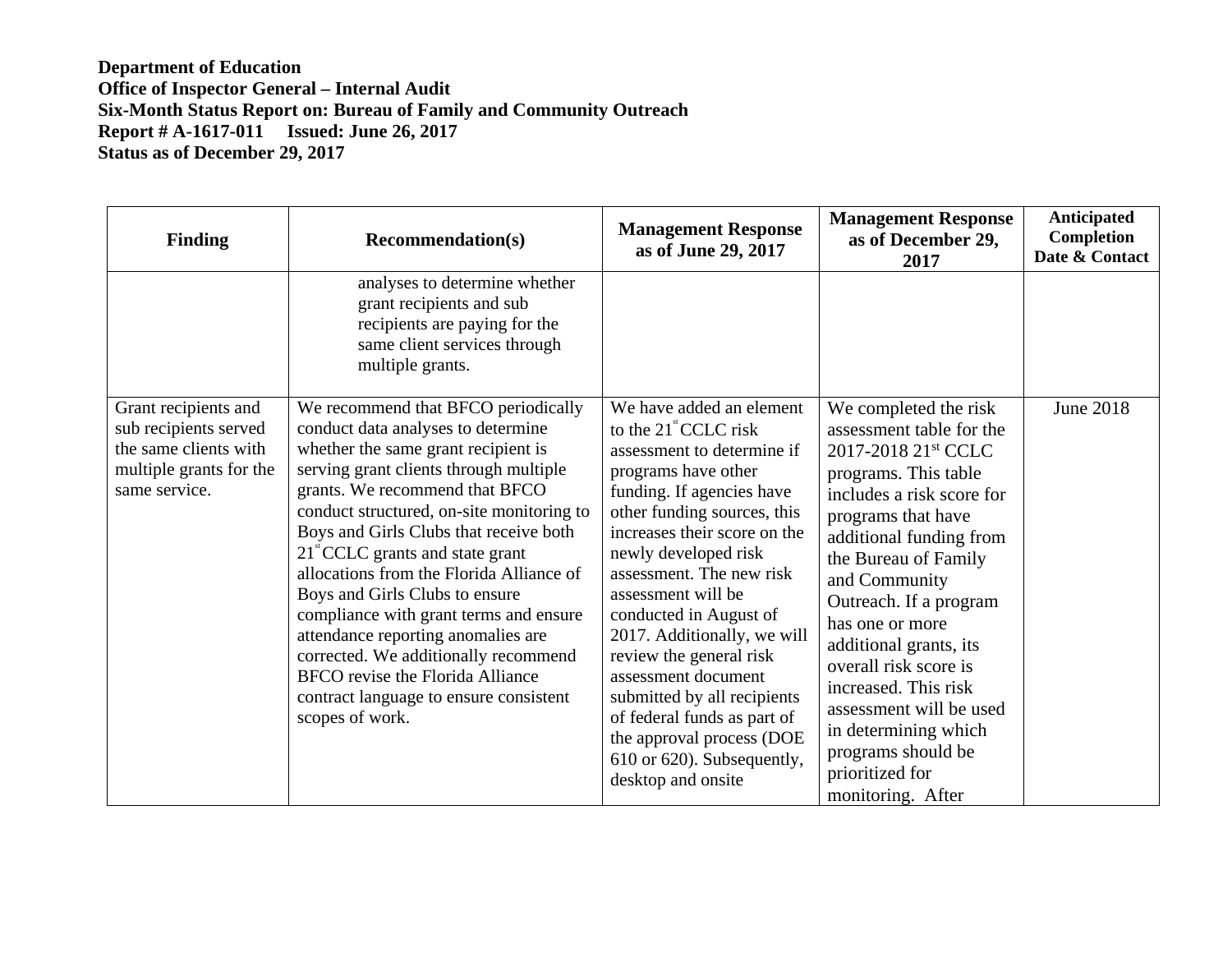| <b>Finding</b>                                               | <b>Recommendation(s)</b>                                                                                                                                                                                                                                                                              | <b>Management Response</b><br>as of June 29, 2017                                                                                                                                                                                                                                                                                                                                                           | <b>Management Response</b><br>as of December 29,<br>2017                                                                                                                                                                                                                                                        | Anticipated<br>Completion<br>Date & Contact |
|--------------------------------------------------------------|-------------------------------------------------------------------------------------------------------------------------------------------------------------------------------------------------------------------------------------------------------------------------------------------------------|-------------------------------------------------------------------------------------------------------------------------------------------------------------------------------------------------------------------------------------------------------------------------------------------------------------------------------------------------------------------------------------------------------------|-----------------------------------------------------------------------------------------------------------------------------------------------------------------------------------------------------------------------------------------------------------------------------------------------------------------|---------------------------------------------|
|                                                              |                                                                                                                                                                                                                                                                                                       | monitoring will be<br>scheduled and conducted.                                                                                                                                                                                                                                                                                                                                                              | completing the risk<br>assessment table, there<br>are several Boys and<br>Girls Club projects that<br>have been identified for<br>onsite monitoring.                                                                                                                                                            |                                             |
| BFCO did not provide<br>timely feedback to sub<br>recipients | We recommend that BFCO enhance<br>their structured monitoring process to<br>expedite report processing so they can<br>provide more timely feedback to the<br>grant sub recipients. We additionally<br>recommend BFCO allocate additional<br>staff to conduct structured monitoring<br>on-site visits. | The 21 <sup>st</sup> CCLC Monitoring<br>and Compliance Unit has<br>been given a deadline of<br>June 30, 2017, to submit all<br>reports to BFCO leadership<br>for review. We anticipate<br>that all reports will be<br>ready for routing by July<br>31, 2017. We anticipate all<br>reports will be<br>disseminated by mid Fall.<br>We have created a timeline<br>for the 17-18 work of the<br>Monitoring and | The 21 <sup>st</sup> CCLC<br>Monitoring and<br>Compliance Unit<br>submitted all reports to<br>BFCO leadership. The<br>reports were routed to<br>FDOE leadership, then<br>disseminated to the<br>monitored programs<br>between September 25<br>and November 9, 2017.<br>One report remains<br>outstanding due to | December 2017                               |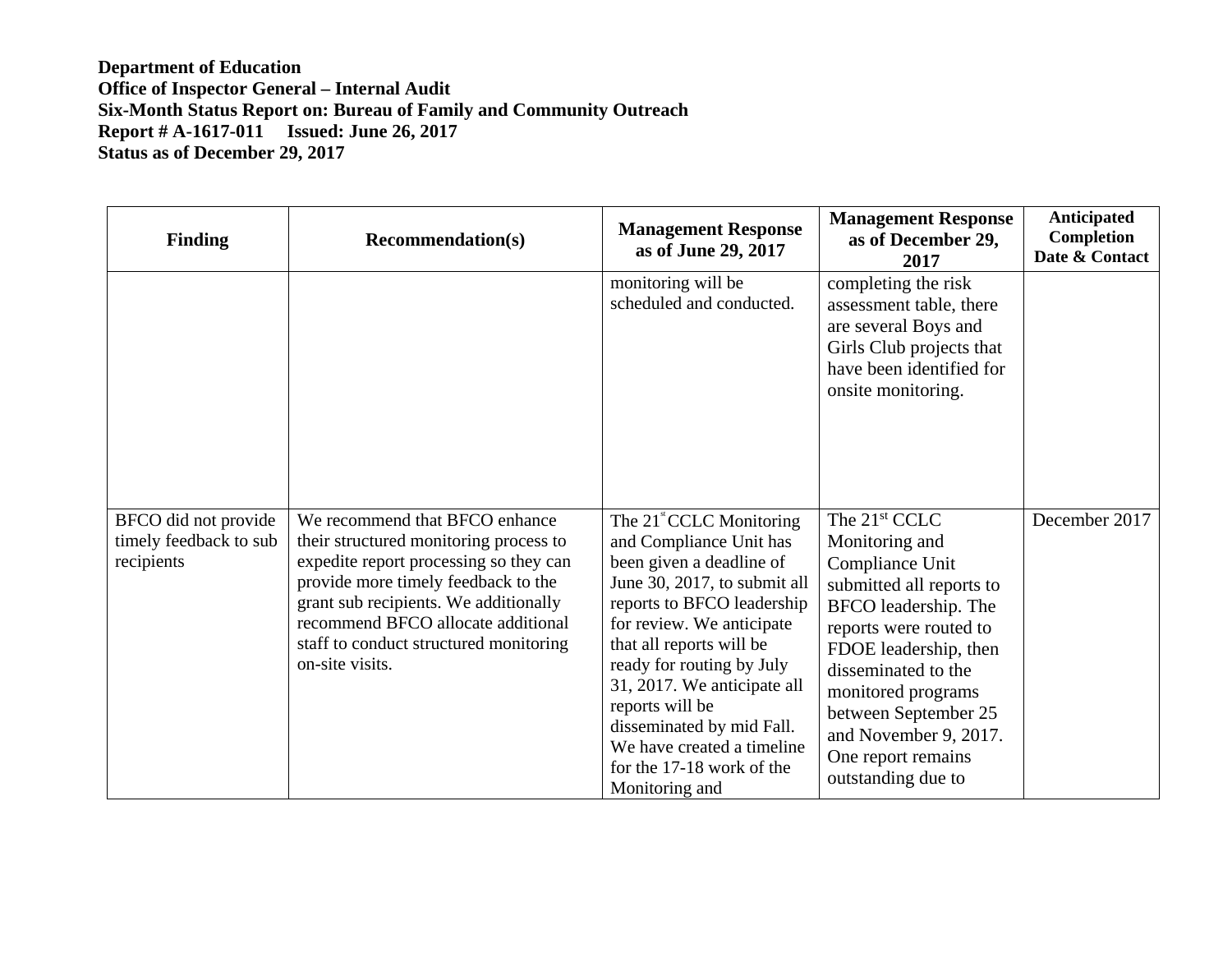| <b>Finding</b>                                      | <b>Recommendation(s)</b>                                                                                                                                                                                                                                                                                                                                                    | <b>Management Response</b><br>as of June 29, 2017                                                                                                                                                                                                                                                             | <b>Management Response</b><br>as of December 29,<br>2017                                                                                                                                                                                                                                                                                               | Anticipated<br><b>Completion</b><br>Date & Contact |
|-----------------------------------------------------|-----------------------------------------------------------------------------------------------------------------------------------------------------------------------------------------------------------------------------------------------------------------------------------------------------------------------------------------------------------------------------|---------------------------------------------------------------------------------------------------------------------------------------------------------------------------------------------------------------------------------------------------------------------------------------------------------------|--------------------------------------------------------------------------------------------------------------------------------------------------------------------------------------------------------------------------------------------------------------------------------------------------------------------------------------------------------|----------------------------------------------------|
|                                                     |                                                                                                                                                                                                                                                                                                                                                                             | Compliance Unit and are<br>currently developing the<br>process for<br>implementation.                                                                                                                                                                                                                         | further issues identified<br>by the department.<br>The Monitoring and<br>Compliance Unit will<br>begin on-site and<br>desktop monitoring of<br>2017-2018 programs<br>starting in January 2018.<br>All four monitoring staff<br>as well as the 21 <sup>st</sup> CCLC<br><b>Assistant Director will</b><br>be traveling to conduct<br>onsite monitoring. |                                                    |
| BFCO did not conduct<br>risk assessments<br>timely. | We recommend that BFCO complete<br>annual risk assessments to ensure<br>structured monitoring is based on risk,<br>new grants are identified, and variables<br>are evaluated appropriately. We<br>additionally recommend BFCO conduct<br>risk assessments early in the fiscal year<br>to identify high risk grant sub recipients<br>and promptly conduct monitoring visits. | We worked to revise the<br>risk assessment in May<br>2017. It is now developed<br>and will be conducted in<br>August 2017. Additionally,<br>we will review the general<br>risk assessment document<br>submitted by all recipients<br>of federal funds as part of<br>the approval process (DOE<br>610 or 620). | <b>BFCO</b> conducted a risk<br>assessment of all 2017-<br>18 programs. The<br>assessment was finalized<br>on September 5, 2017.<br>Each program had a risk<br>score and risk level<br>assigned to it. These risk<br>scores are used to<br>prioritize future<br>monitoring.                                                                            | Completed.                                         |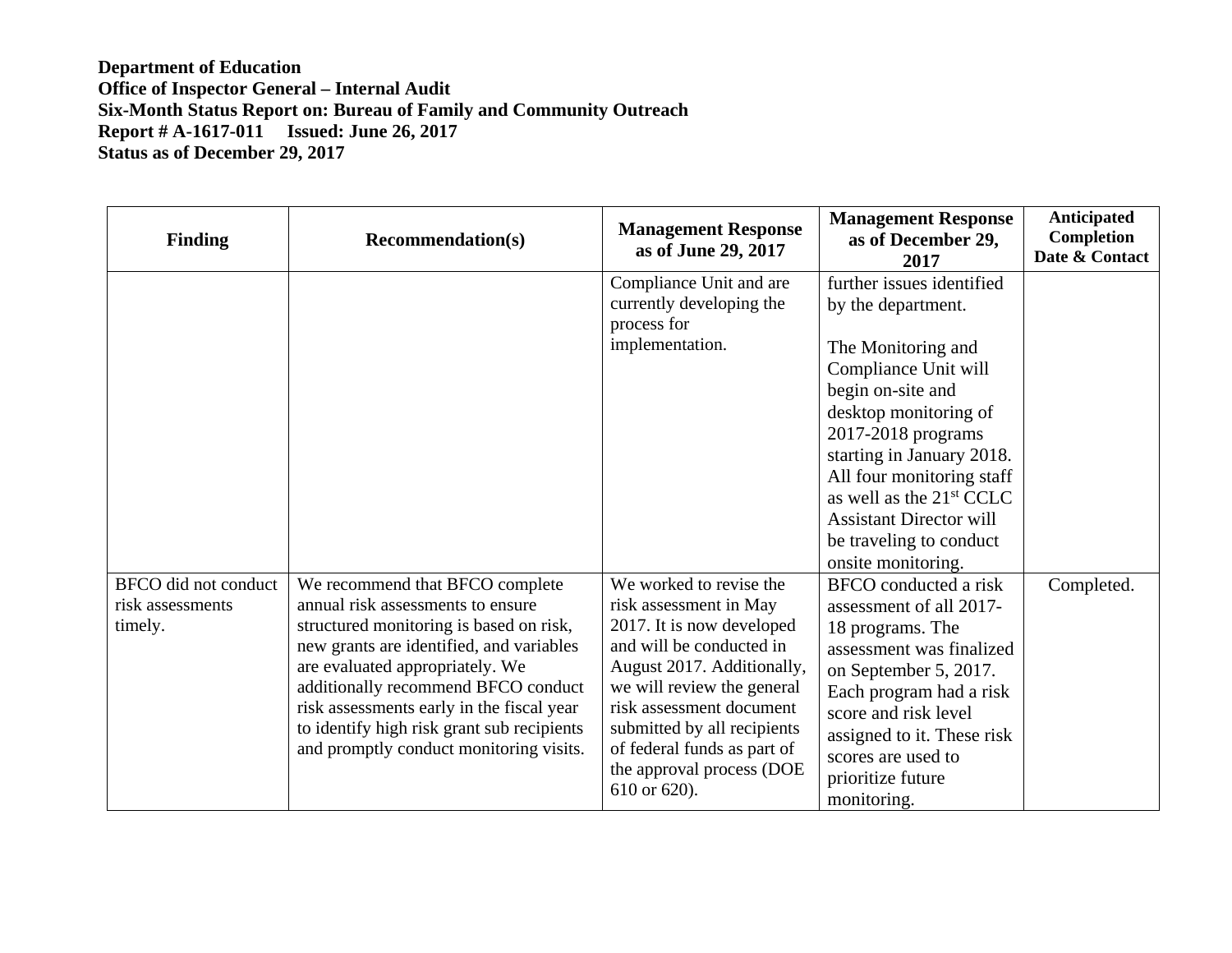| <b>Finding</b>                                                | <b>Recommendation(s)</b>                                                                                                                                                                                                                                                                                                                                                                                                 | <b>Management Response</b><br>as of June 29, 2017                                                                                                                                                                                                                                                                                                                                                                                                                                                                                                                                                                                                                                                                                                                 | <b>Management Response</b><br>as of December 29,<br>2017                                                                                                                                                                                                                                                                                                                                                                                                                                                                                                                                                                               | Anticipated<br><b>Completion</b><br>Date & Contact |
|---------------------------------------------------------------|--------------------------------------------------------------------------------------------------------------------------------------------------------------------------------------------------------------------------------------------------------------------------------------------------------------------------------------------------------------------------------------------------------------------------|-------------------------------------------------------------------------------------------------------------------------------------------------------------------------------------------------------------------------------------------------------------------------------------------------------------------------------------------------------------------------------------------------------------------------------------------------------------------------------------------------------------------------------------------------------------------------------------------------------------------------------------------------------------------------------------------------------------------------------------------------------------------|----------------------------------------------------------------------------------------------------------------------------------------------------------------------------------------------------------------------------------------------------------------------------------------------------------------------------------------------------------------------------------------------------------------------------------------------------------------------------------------------------------------------------------------------------------------------------------------------------------------------------------------|----------------------------------------------------|
| <b>BFCO</b> did not review<br>monthly deliverables<br>timely. | We recommend that BFCO ensure<br>review of deliverables occurs during the<br>required timeframe. We recommend that<br>BFCO develop a process to inform the<br>Comptroller's office of approved or<br>declined deliverables for public entities.<br>We additionally recommend that BFCO<br>prioritize structured on-site monitoring<br>of 21 <sup>"</sup> CCLC programs in order to<br>identify significant deficiencies. | The Bureau of Contracts,<br>Grants, and Procurement<br>Management is working<br>with the Comptroller's<br>Office to develop a<br>department-wide procedure<br>for addressing the status of<br>deliverables for all<br>programs including the<br>cash-advance (public<br>entity) programs. By<br>August $30^{\circ}$ , we will meet<br>with our contact in the<br>Comptroller's Office to<br>ensure the implementation<br>of the new procedures. We<br>will plan to implement the<br>options by September 30 <sup>th</sup><br>coinciding with the due<br>date for the first set of<br>deliverables for the 17-18<br>program year. As noted in<br>the RFP/A, deliverables are<br>to be reviewed within five<br>days of submittal or the<br>listed due date. We have | BFCO has developed a<br>system for submitting<br>and tracking deliverables<br>documentation as well<br>as tracking the approval<br>status of each<br>deliverable. Programs<br>email their deliverables<br>directly to their Program<br>Development Specialist.<br>The PDS then saves the<br>deliverables to the<br>network drive and<br>updates the deliverables<br>tracking spreadsheet<br>with the approval status<br>of the deliverable,<br>including the date on<br>which it was approved<br>or declined. BFCO<br>works with the<br>Comptroller's Office to<br>ensure that this<br>documentation process<br>can be used as part of | December 2017                                      |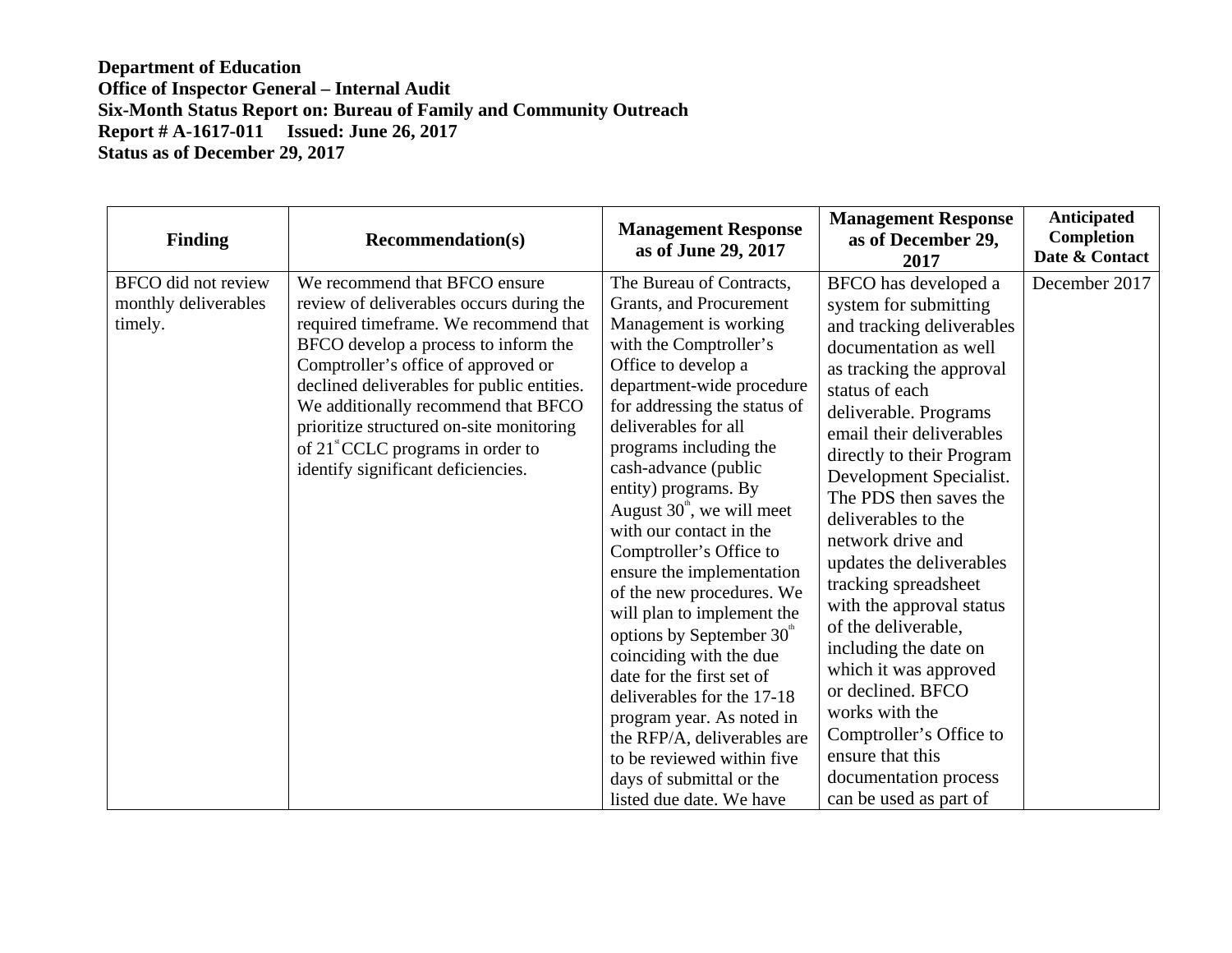| <b>Finding</b> | <b>Recommendation(s)</b> | <b>Management Response</b><br>as of June 29, 2017                                                                                                                                           | <b>Management Response</b><br>as of December 29,<br>2017                                                                                                                                                                                                               | Anticipated<br><b>Completion</b><br>Date & Contact |
|----------------|--------------------------|---------------------------------------------------------------------------------------------------------------------------------------------------------------------------------------------|------------------------------------------------------------------------------------------------------------------------------------------------------------------------------------------------------------------------------------------------------------------------|----------------------------------------------------|
|                |                          | realigned the deliverables<br>for the $2017-2018$ year to<br>streamline the reporting<br>process to allow for more<br>timely submission from<br>programs and timely<br>review for the team. | the reimbursement<br>packages for<br>performance-based<br>programs. For public<br>entities, the linking of<br>the deliverables to the<br>activities of the<br>Comptroller's Office<br>may be part of the<br>EGMA system that is<br>forthcoming from the<br>Department. |                                                    |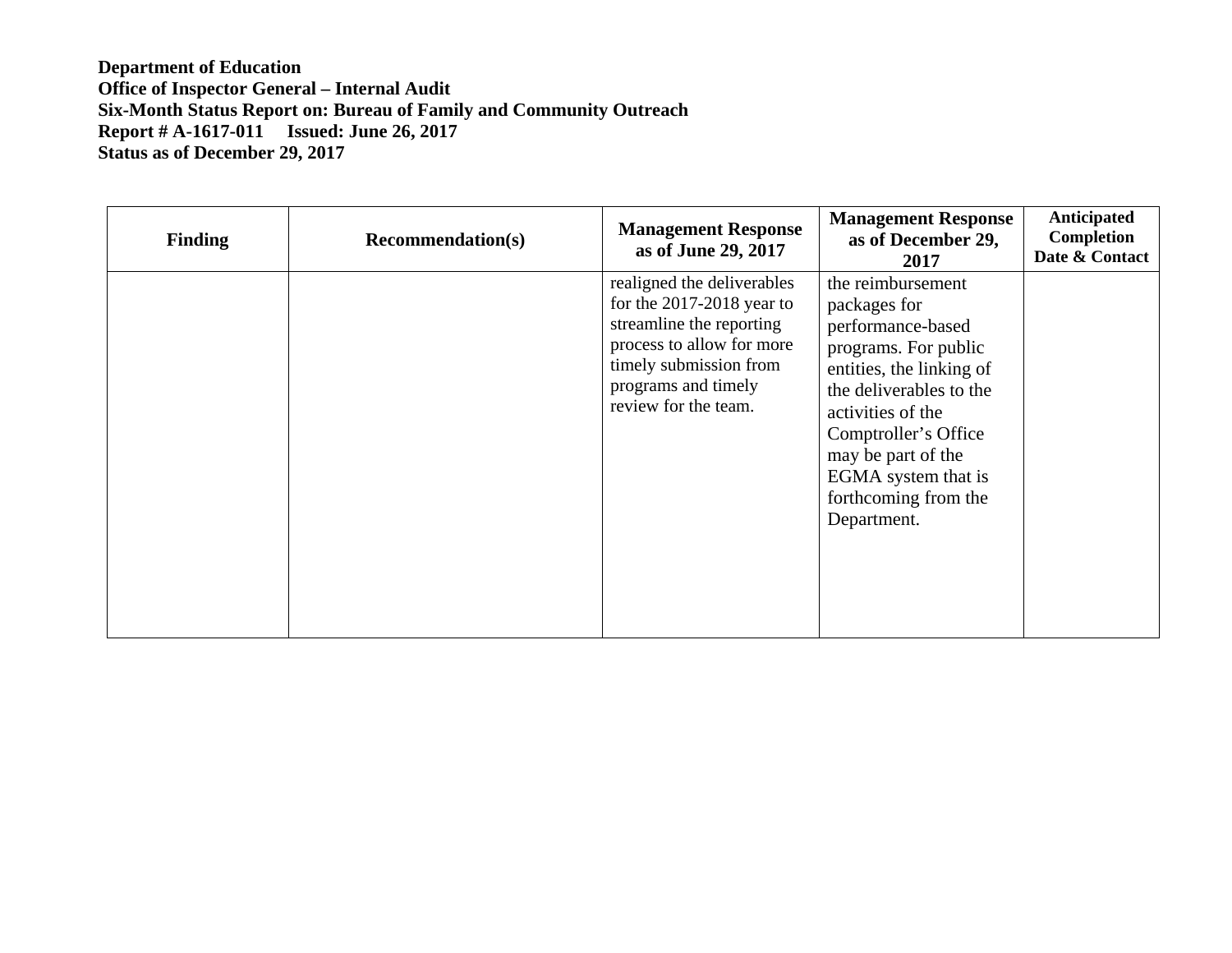| <b>Finding</b>          | <b>Recommendation(s)</b>             | <b>Management Response</b><br>as of June 29, 2017 | <b>Management Response</b><br>as of December 29,<br>2017 | <b>Anticipated</b><br><b>Completion</b><br>Date & Contact |
|-------------------------|--------------------------------------|---------------------------------------------------|----------------------------------------------------------|-----------------------------------------------------------|
| Grant recipients and    | We recommend that the Collier County | The Boys & Girls Club of                          | Upon positive dialogue                                   | July, 2017                                                |
| sub recipients served   | Boys and Girls Club improve its      | Collier County (BGCCC)                            | with the Office of                                       | Megan                                                     |
| the same clients with   | attendance record keeping.           | does not serve the same                           | Inspector General in late                                | McCarthy                                                  |
| multiple grants for the |                                      | clients with multiple                             | June, 2017, Boys $\&$                                    |                                                           |
| same service.           |                                      | grants for the same                               | Girls Club of Collier                                    |                                                           |
|                         |                                      | service.                                          | County (BGCCC)                                           |                                                           |
|                         |                                      |                                                   | immediately reviewed                                     |                                                           |
|                         |                                      | <b>BGCCC</b> does recognize                       | all members in our                                       |                                                           |
|                         |                                      | the need for improved                             | database to verify and                                   |                                                           |
|                         |                                      | attendance record keeping                         | correct and any coding                                   |                                                           |
|                         |                                      | to ensure all data is                             | issues. This ensures that                                |                                                           |
|                         |                                      | correct and accurate.                             | when we are asked to                                     |                                                           |
|                         |                                      | When asked to pull SAI                            | submit reports we are                                    |                                                           |
|                         |                                      | records, due to unclear                           | confident that we are                                    |                                                           |
|                         |                                      | coding in our attendance                          | pulling the correct                                      |                                                           |
|                         |                                      | database all students (21st                       | information and not                                      |                                                           |
|                         |                                      | CCLC and non-21st                                 | duplicating youth in                                     |                                                           |
|                         |                                      | CCLC) were unknowingly                            | reporting as they are not                                |                                                           |
|                         |                                      | pulled and submitted in                           | duplicated in funding.                                   |                                                           |
|                         |                                      | the areas of Triple Play                          |                                                          |                                                           |
|                         |                                      | Daily Challenge and                               |                                                          |                                                           |
|                         |                                      | Power Hour. Both of                               | <b>BGCCC</b> is compliant                                | August, 2017-                                             |
|                         |                                      | these are approved 21st                           | with the new Alliance                                    | May, 2018                                                 |
|                         |                                      | <b>CCLC</b> and SAI activities                    | contract for 2017-18                                     | (duration of                                              |
|                         |                                      | but are separated at the                          | which outlines that our                                  | contract)                                                 |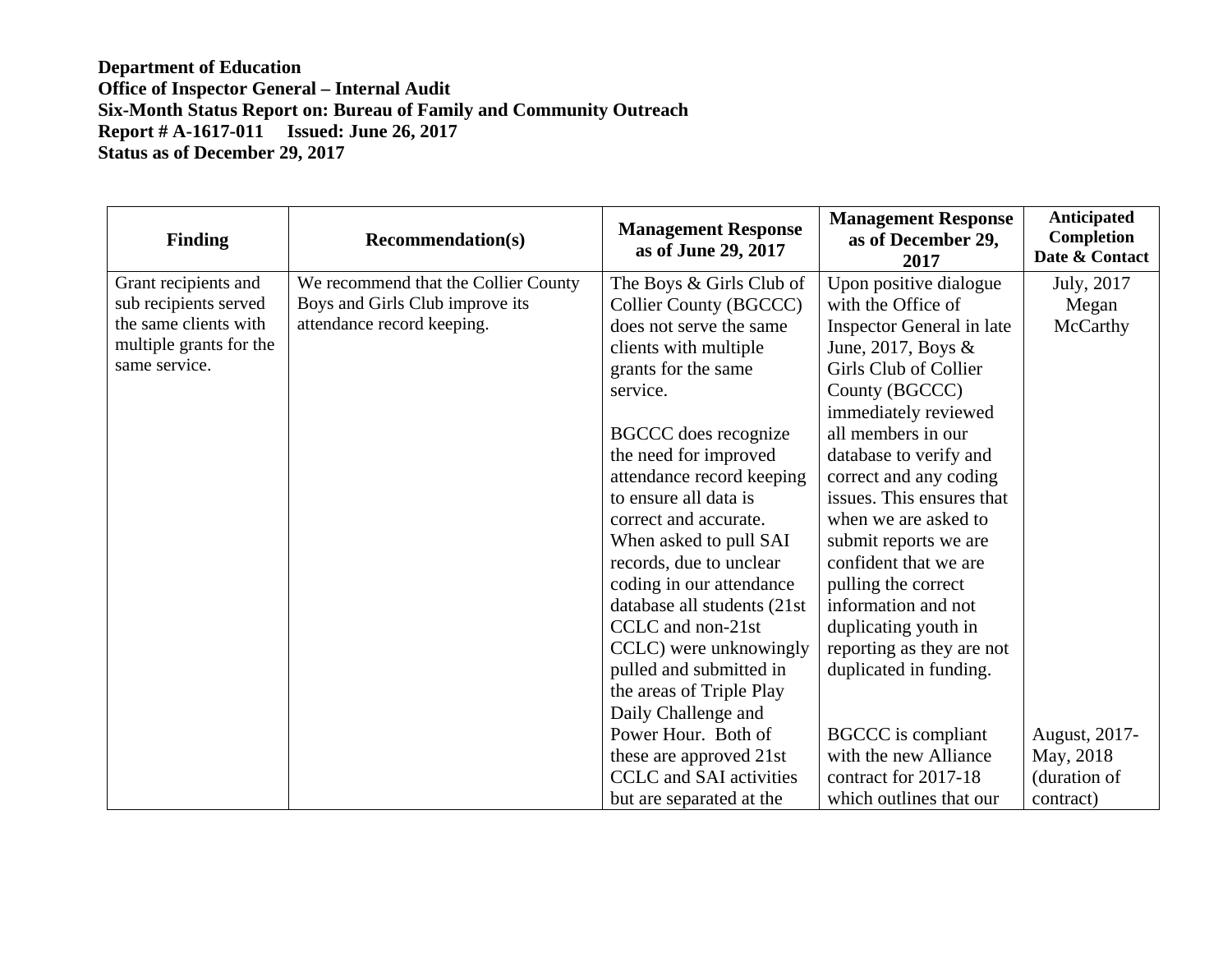| <b>Finding</b> | <b>Recommendation(s)</b> | <b>Management Response</b><br>as of June 29, 2017 | <b>Management Response</b><br>as of December 29,<br>2017 | <b>Anticipated</b><br>Completion<br>Date & Contact |
|----------------|--------------------------|---------------------------------------------------|----------------------------------------------------------|----------------------------------------------------|
|                |                          | Club so there is no                               | <b>SAI Programs will</b>                                 | Megan                                              |
|                |                          | crossover of students and,                        | 'provide innovative                                      | McCarthy                                           |
|                |                          | most importantly, no                              | programs designed to                                     |                                                    |
|                |                          | crossover of finances.                            | empower youth to excel                                   |                                                    |
|                |                          | This separation was not                           | in school, become good                                   |                                                    |
|                |                          | reflected in the reports                          | citizens and lead                                        |                                                    |
|                |                          | that BGCCC submitted                              | healthy, productive lives                                |                                                    |
|                |                          | because of coding issues.                         | from BGCA and/or                                         |                                                    |
|                |                          | Through this audit this                           | locally developed                                        |                                                    |
|                |                          | issue was discovered and                          | programs to all Club                                     |                                                    |
|                |                          | we worked to immediately                          | Members during the                                       |                                                    |
|                |                          | rectify the issue.                                | Club hours of operation'                                 |                                                    |
|                |                          |                                                   | and further that                                         |                                                    |
|                |                          | Additionally noted was                            | 'Mentoring Programs                                      |                                                    |
|                |                          | that 30 students did not                          | will be provided to Club                                 |                                                    |
|                |                          | receive a weekly required                         | members who are in $5th$ -                               |                                                    |
|                |                          | SAI activity after 5:30pm                         | $12th$ grade for a                                       |                                                    |
|                |                          | however in the BGCCC                              | minimum of one session                                   |                                                    |
|                |                          | signed $(6/14/16)$ contract                       | each week'. This is                                      |                                                    |
|                |                          | with the Florida Alliance                         | separate from 21 <sup>st</sup> CCLC                      |                                                    |
|                |                          | that runs from July 1,                            | funding that BGCCC                                       |                                                    |
|                |                          | 2016-June 30, 2017 under                          | has applied for and is                                   |                                                    |
|                |                          | scope of work #2 "Student"                        | waiting for official                                     |                                                    |
|                |                          | <b>Assistance Initiative</b>                      | approval.                                                |                                                    |
|                |                          | program from BGCA -                               |                                                          |                                                    |